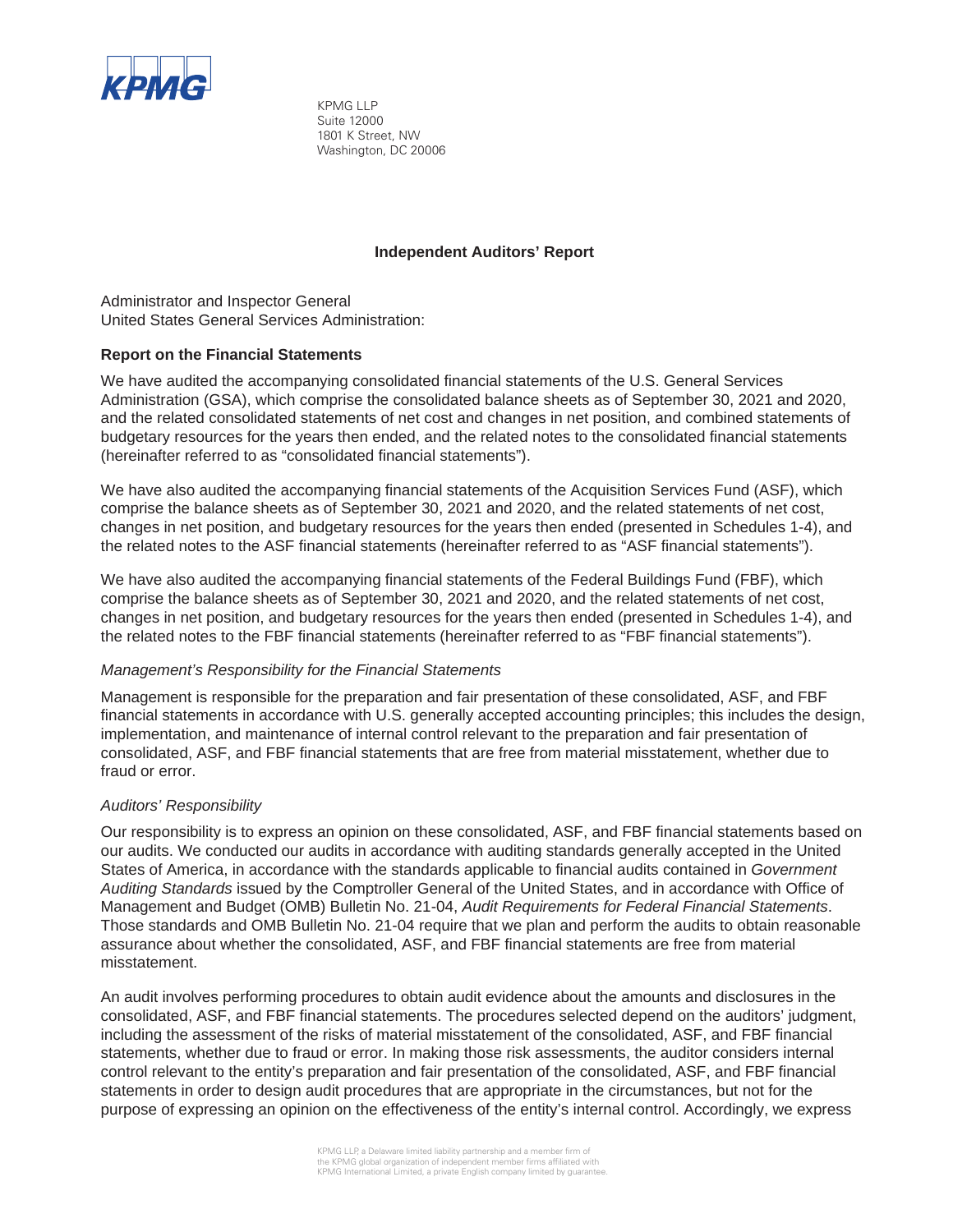

no such opinion. An audit also includes evaluating the appropriateness of accounting policies used and the reasonableness of significant accounting estimates made by management, as well as evaluating the overall presentation of the consolidated, ASF, and FBF financial statements.

We believe that the audit evidence we have obtained is sufficient and appropriate to provide a basis for our audit opinions.

#### *Opinions*

In our opinion, the consolidated financial statements referred to above present fairly, in all material respects, the financial position of the U.S. General Services Administration as of September 30, 2021 and 2020, and its net costs, changes in net position, and budgetary resources for the years then ended in accordance with U.S. generally accepted accounting principles.

In our opinion, the ASF financial statements referred to above present fairly, in all material respects, the financial position of the Acquisition Services Fund as of September 30, 2021 and 2020, and its net costs, changes in net position, and budgetary resources for the years then ended in accordance with U.S. generally accepted accounting principles.

In our opinion, the FBF financial statements referred to above present fairly, in all material respects, the financial position of the Federal Buildings Fund as of September 30, 2021 and 2020, and its net costs, changes in net position, and budgetary resources for the years then ended in accordance with U.S. generally accepted accounting principles.

#### *Other Matters*

#### Interactive Data

Management has elected to reference to information on websites or other forms of interactive data outside the GSA's 2021 *Agency Financial Report* to provide additional information for the users of its consolidated, ASF, and FBF financial statements. Such information is not a required part of the basic consolidated, ASF, and FBF financial statements or supplementary information required by the Federal Accounting Standards Advisory Board. The information on these websites or the other interactive data has not been subjected to any of our auditing procedures, and accordingly we do not express an opinion or provide any assurance on it.

#### Required Supplementary Information

U.S. generally accepted accounting principles require that the information in the Management's Discussion and Analysis and Required Supplementary Information sections referenced in the Table of Contents be presented to supplement the basic consolidated, ASF, and FBF financial statements. Such information, although not a part of the basic consolidated, ASF, and FBF financial statements, is required by the Federal Accounting Standards Advisory Board who considers it to be an essential part of financial reporting for placing the basic consolidated, ASF, and FBF financial statements in an appropriate operational, economic, or historical context. We have applied certain limited procedures to the required supplementary information in accordance with auditing standards generally accepted in the United States of America, which consisted of inquiries of management about the methods of preparing the information and comparing the information for consistency with management's responses to our inquiries, the basic consolidated, ASF, and FBF financial statements, and other knowledge we obtained during our audits of the basic consolidated, ASF, and FBF financial statements. We do not express an opinion or provide any assurance on the information because the limited procedures do not provide us with sufficient evidence to express an opinion or provide any assurance.

#### Supplementary and Other Information

Our audits were conducted for the purpose of forming opinions on the basic consolidated financial statements as a whole, ASF financial statements as a whole, and FBF financial statements as a whole. The information in the Other Funds and Intra-GSA Eliminations sections in the consolidating and combining financial statements in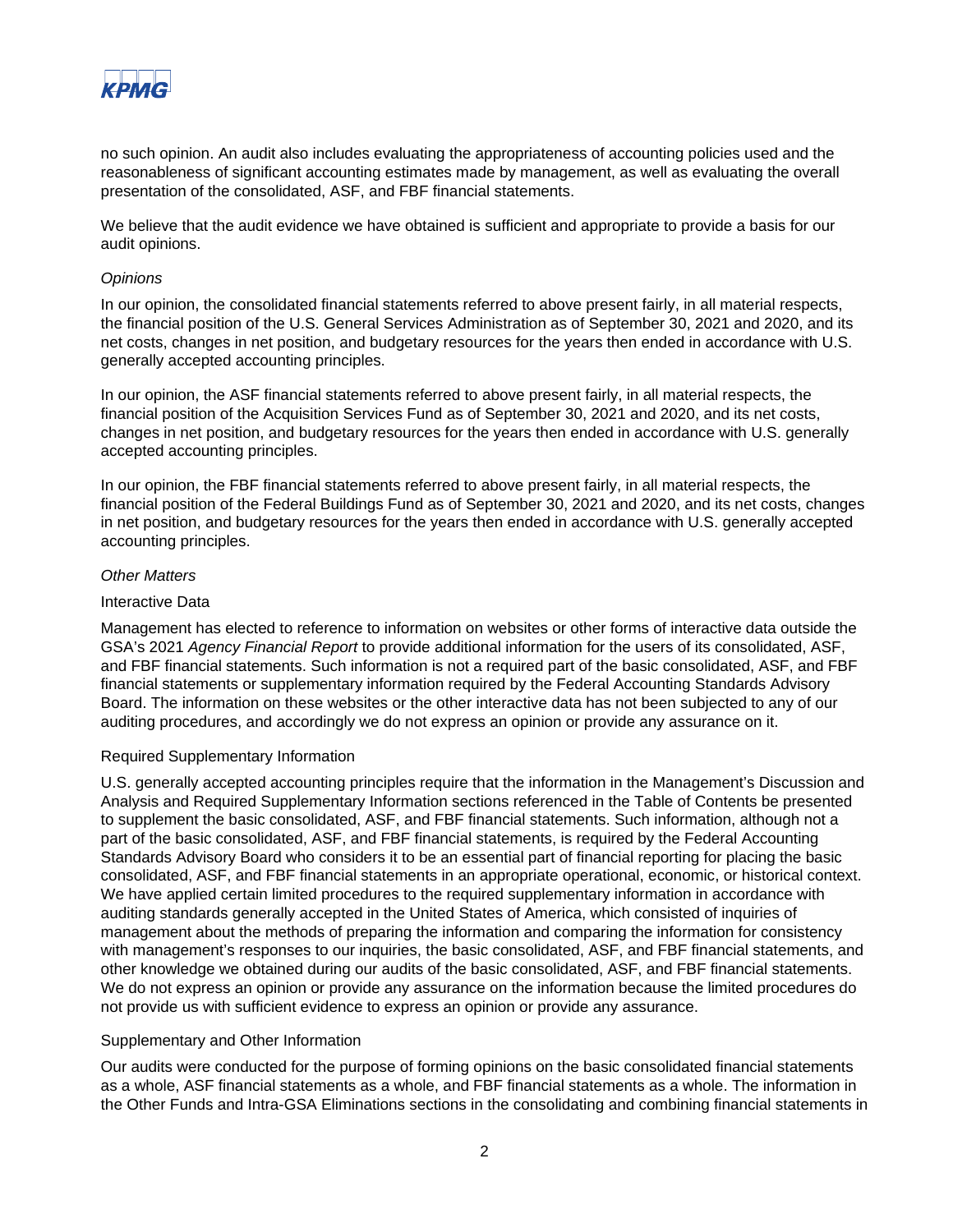

Schedules 1 through 4 (herein referred to as "consolidating information"), the GSA Websites, Table of Contents, Brief Overview of the AFR, Understanding the Agency Financial Report and its Components, Letter from the Administrator, How GSA Benefits the Public, Letter from the Chief Financial Officer, Inspector General's Transmittal Memorandum, and Other Information sections of GSA's 2021 *Agency Financial Report* is presented for purposes of additional analysis and is not a required part of the basic consolidated, ASF, and FBF financial statements.

The consolidating information is the responsibility of management and was derived from and relates directly to the underlying accounting and other records used to prepare the basic consolidated financial statements. Such information has been subjected to the auditing procedures applied in the audits of the basic consolidated financial statements and certain additional procedures, including comparing and reconciling such information directly to the underlying accounting and other records used to prepare the basic consolidated financial statements or to the basic consolidated financial statements themselves, and other additional procedures in accordance with auditing standards generally accepted in the United States of America. In our opinion, the consolidating information is fairly stated in all material respects in relation to the basic consolidated financial statements as a whole.

The information in the GSA Websites, Table of Contents, Brief Overview of the AFR, Understanding the Agency Financial Report and its Components, Letter from the Administrator, How GSA Benefits the Public, Letter from the Chief Financial Officer, Inspector General's Transmittal Memorandum, and Other Information sections of GSA's 2021 *Agency Financial Report* has not been subjected to the auditing procedures applied in the audits of the basic consolidated, ASF, and FBF financial statements, and accordingly, we do not express an opinion or provide any assurance on it.

#### **Other Reporting Required by** *Government Auditing Standards*

#### *Internal Control over Financial Reporting*

In planning and performing our audits of the consolidated, ASF, and FBF financial statements as of and for the year ended September 30, 2021, we considered GSA's, ASF's, and FBF's internal control over financial reporting (internal control) as a basis for designing audit procedures that are appropriate in the circumstances for the purpose of expressing our opinions on the consolidated, ASF, and FBF financial statements, but not for the purpose of expressing an opinion on the effectiveness of GSA's, ASF's, and FBF's internal control. Accordingly, we do not express an opinion on the effectiveness of GSA's, ASF's, and FBF's internal control. We did not test all internal controls relevant to operating objectives as broadly defined by the *Federal Managers' Financial Integrity Act of 1982*.

A deficiency in internal control exists when the design or operation of a control does not allow management or employees, in the normal course of performing their assigned functions, to prevent, or detect and correct, misstatements on a timely basis. A material weakness is a deficiency, or a combination of deficiencies, in internal control, such that there is a reasonable possibility that a material misstatement of the entity's financial statements will not be prevented, or detected and corrected, on a timely basis. A significant deficiency is a deficiency, or a combination of deficiencies, in internal control that is less severe than a material weakness, yet important enough to merit attention by those charged with governance.

Our consideration of internal control was for the limited purpose described in the first paragraph of this section and was not designed to identify all deficiencies in internal control that might be material weaknesses or significant deficiencies and therefore, material weaknesses or significant deficiencies may exist that have not been identified. Given these limitations, during our audits we did not identify any deficiencies in internal control that we consider to be material weaknesses. We did identify certain deficiencies in internal control, described in Exhibit I, that we consider to be significant deficiencies.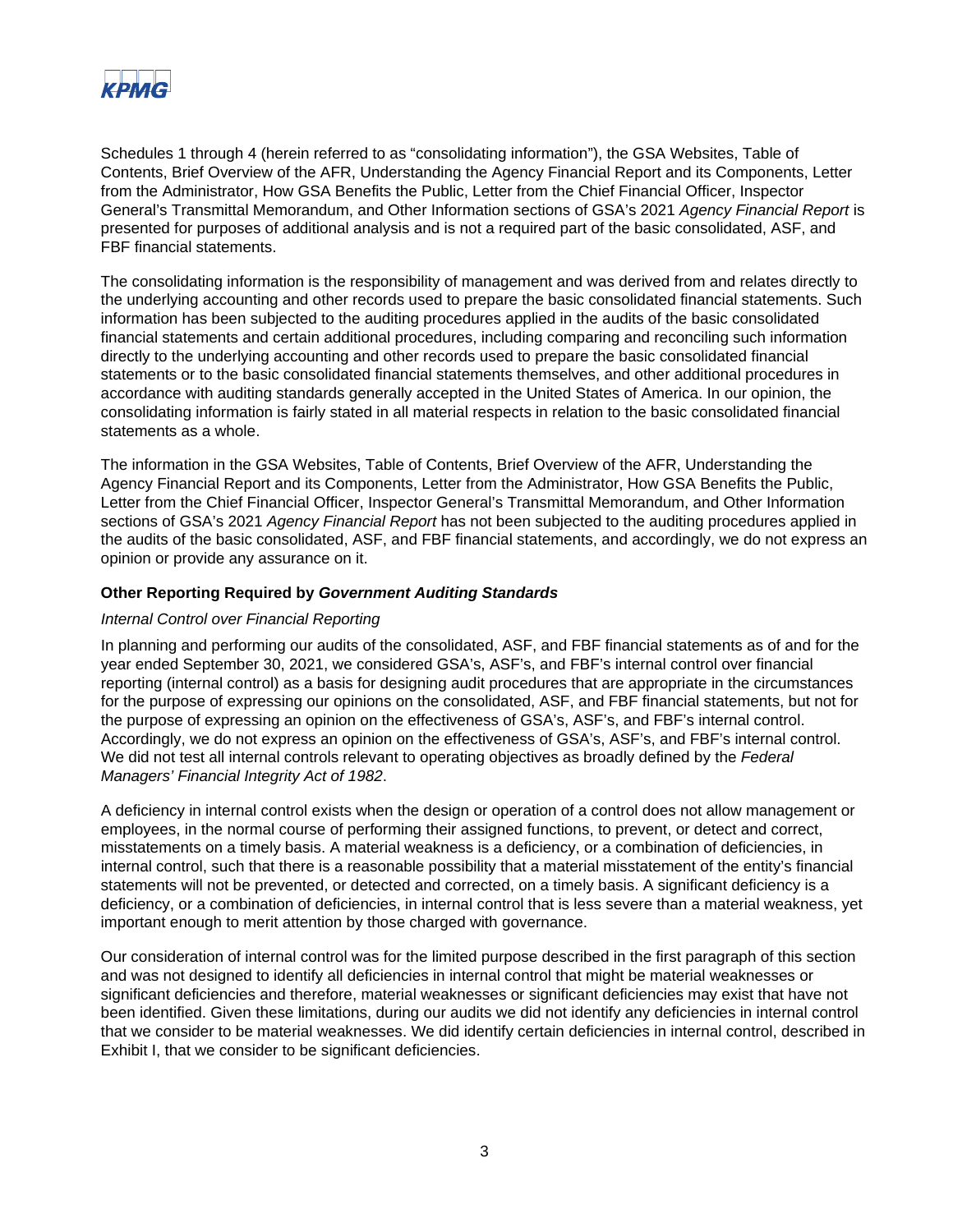

#### *Compliance and Other Matters*

As part of obtaining reasonable assurance about whether GSA's consolidated, ASF's, and FBF's financial statements as of and for the year ended September 30, 2021 are free from material misstatement, we performed tests of their compliance with certain provisions of laws, regulations, and contracts, noncompliance with which could have a direct and material effect on the consolidated, ASF, and FBF financial statements. However, providing an opinion on compliance with those provisions was not an objective of our audits, and accordingly, we do not express such an opinion. The results of our tests disclosed no instances of noncompliance or other matters that are required to be reported under *Government Auditing Standards* or OMB Bulletin No. 21-04.

We also performed tests of GSA's compliance with certain provisions referred to in Section 803(a) of the *Federal Financial Management Improvement Act of 1996* (FFMIA). Providing an opinion on compliance with FFMIA was not an objective of our audits, and accordingly, we do not express such an opinion. The results of our tests disclosed no instances in which GSA's financial management systems did not substantially comply with the (1) Federal financial management systems requirements, (2) applicable Federal accounting standards, and (3) the United States Government Standard General Ledger at the transaction level.

#### *GSA's Responses to Findings*

GSA's responses to the findings identified in our audits are described in Exhibit I. GSA's responses were not subjected to the auditing procedures applied in the audits of the consolidated, ASF, and FBF financial statements and, accordingly, we express no opinion on the responses.

### *Purpose of the Other Reporting Required by Government Auditing Standards*

The purpose of the communication described in the Other Reporting Required by *Government Auditing Standards* section is solely to describe the scope of our testing of internal control and compliance and the results of that testing, and not to provide an opinion on the effectiveness of GSA's, ASF's, and FBF's internal control or compliance. Accordingly, this communication is not suitable for any other purpose.



Washington, DC November 12, 2021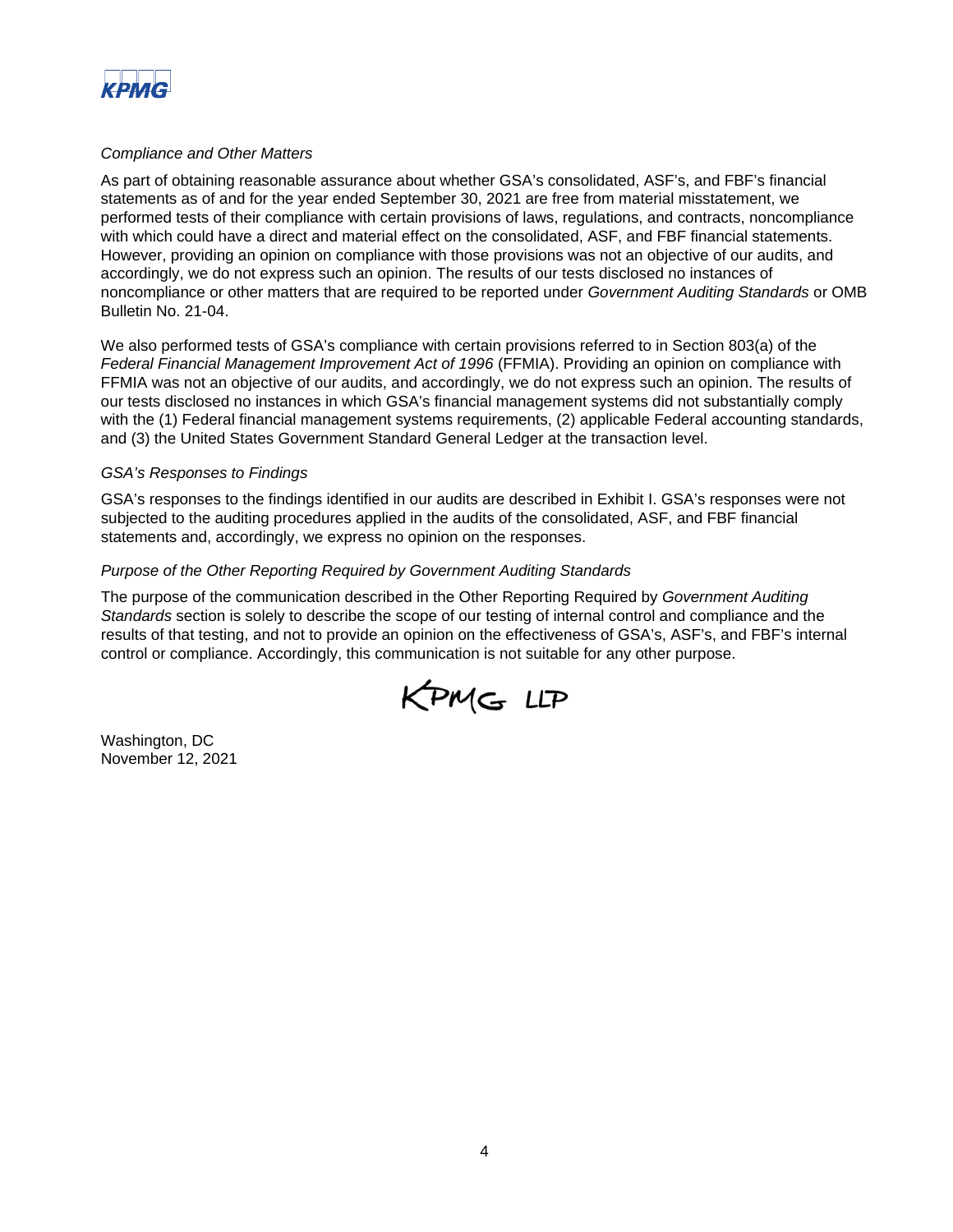# *1. Deficiencies Noted in Certain Information Technology (IT) Controls*

During fiscal year 2021, we noted certain deficiencies surrounding IT general controls associated with the GSA's financial management systems and supporting infrastructure that we considered collectively to be a significant deficiency.

## **Condition**

**Access controls and segregation of duties.** The objectives of limiting access are to ensure that users have only the access needed to perform their duties; that access to sensitive computing resources, such as system source code, is limited to few individuals; and that employees are restricted from performing incompatible functions or duties beyond their responsibility. For several of GSA's financial systems, we noted deficiencies in access and segregation of duties controls in the areas of (1) termination and recertification of system access, and (2) segregation of duties and least privilege access.

**Configuration management controls.** The objectives of change and configuration management controls are to ensure that hardware, software and firmware programs, and program modifications are properly authorized, tested, and approved; that access to and distribution of programs is carefully controlled; and that integrity of the application controls is maintained. For one of GSA's financial systems, we noted deficiencies in change and configuration management controls in the areas of (1) logical access associated with changes to the information system, and (2) approving and testing of changes made to the system.

## **Criteria**

- (1) The Government Accountability Office (GAO) *Standards for Internal Control in the Federal Government*, dated September 2014,
- (2) National Institute of Standards and Technology (NIST) Special Publication (SP) 800-53, Revision (Rev.) 4, *Security and Privacy Controls for Federal Information Systems and Organizations*, and
- (3) GSA Information Technology (IT) Security Policy.

## **Cause**

GSA did not fully enforce its access administration policies. Additionally, GSA management indicated individuals serve multiple roles and require elevated access to the environment and therefore, a formal process to restrict such access had not been fully developed. Finally, evidence supporting change request approvals and testing was not formally documented and retained for certain system changes because of the lack of fully defined configuration management procedures.

## **Effect**

The IT control deficiencies noted above increase the risk of unauthorized access, disclosure, modification, and/or destruction of GSA's system programs and data.

## **Recommendations**

We recommend that GSA management:

- 1. Enforce procedures to remove access of terminated users from GSA's systems in a timely manner and perform periodic user account access reviews as required by GSA's policy.
- 2. Evaluate, develop, and implement a formal process to restrict and properly separate access to GSA's systems and supporting infrastructure.
- 3. Evaluate, develop, and implement a formal process to ensure that changes to GSA's systems and supporting infrastructure are appropriately approved and tested prior to migration into the production environment. Such approval and testing should be documented and maintained.

## **Management's Response**

Management concurs. GSA will implement corrective actions that address these deficiencies.